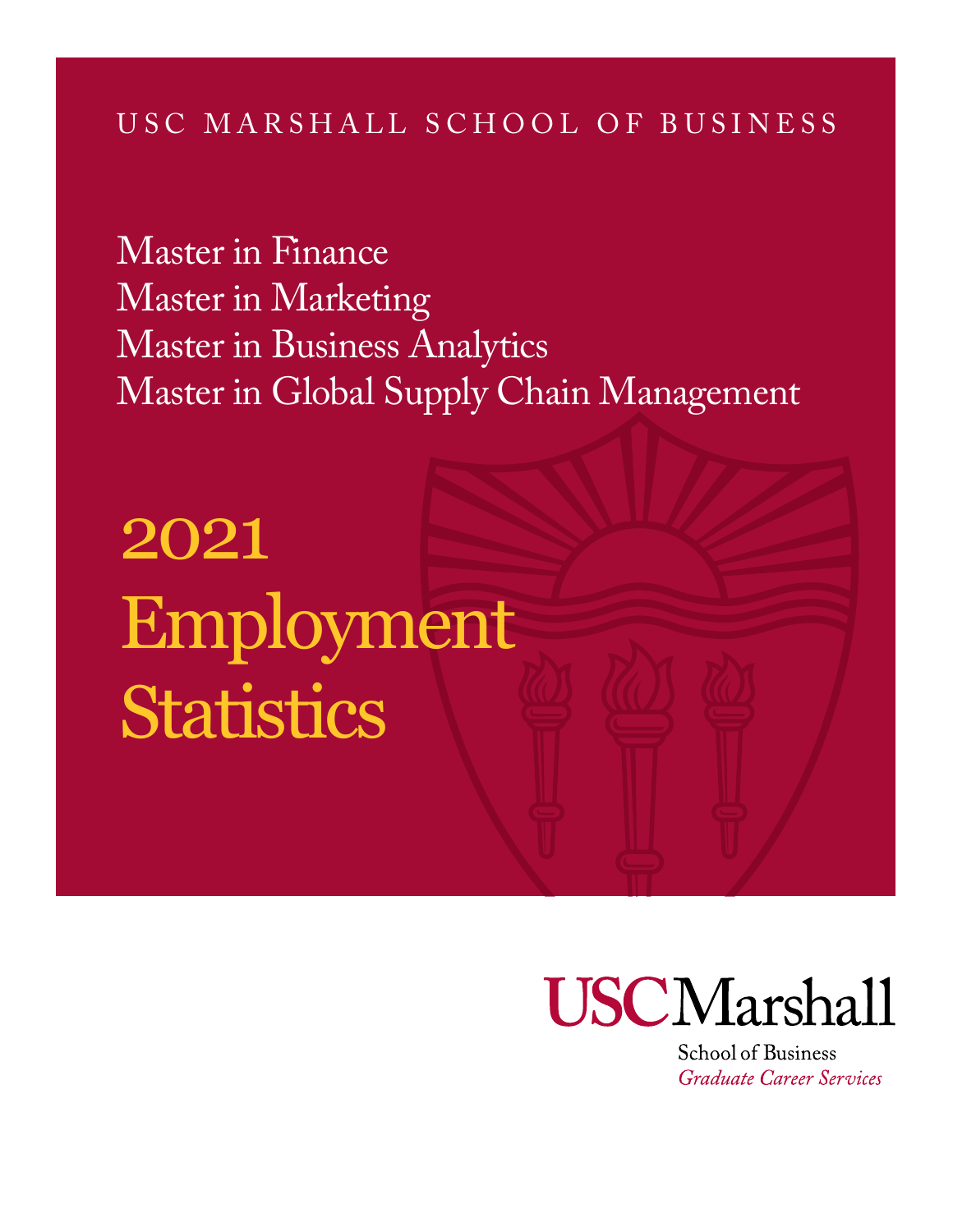

## **Internship Summary** - Class of 2022\*

Median Monthly \$4,000 Average Monthly \$4,569

## **Geographic Summary**

| Beijing, CN   | Los Angeles, CA    | Santa Monica, CA |
|---------------|--------------------|------------------|
| Guangzhou, CN | New York, NY       | Seattle, WA      |
| Hong Kong, HK | Salt Lake City, UT | Shanghai, CN     |
| Houston, TX   | San Francisco, CA  | Shenzhen, CN     |
| Irvine, CA    | San Jose, CA       | Zhengzhou, CN    |

#### **Positions that MSF students accepted for full-time & internship positions**

Assurance Staff Asset Management Analyst Bond Analyst Intern Capital Markets Equity Intern Commercial Mortgage Intern Corporate Finance Intern Credit Research Intern Cyber Risk Advisory Intern Debt Capital Market Analyst Equity Research Intern Financial Analyst Intern Investment Banking Analyst

M&A Intern Performance Analyst Intern Private Equity Analyst Private Wealth Management Product Research Intern Quantitative Researcher Securitized Products Intern Strategic Finance Intern Technical Finance Intern Valuation Analyst Venture Analyst Wealth Advisory

#### **Organizations that Hired MSF for full-time & internship positions**

Agriculture Bank of China Thuatai Securities Technology Consulting Consulting Alpha Capital Holdings Azure Ventures Group Brooklands Capital Central Wealth Securities CITIC Securities Citigroup City National Bank Credit Suisse Deloitte eFunds Asset Management EZGo GE Property Management General Motors Goldman Sachs Haitong Securities Harvest Capital Management Hawthorne Residential Partners WeCyte Technology HSBC

Huatai Securities IAN Financial Group JPMorgan (APAC) McKinsey & Company Milken Institute Northrop Grumman Corp. Phoenix Tree Capital PwC Shenzhen Capital Group Shepherd Ventures Silicon Valley Bank Southwestern Securities State of Wisconsin Investment Board TAL Education Group Truist Securities UBS Investment Bank Z Capital

*\*The MS Finance program transitioned from a 1-year to a 16-month program starting in Fall 2020, enabling students to take a summer internship. The full-time employment report and compensation statistics will be available in Spring 2022.*



## **Compensation Summary - Class of 2021**

Median Base \$100,000

Average Base \$100,863

## **Geographic Summary**

| Atlanta, GA     | McLean, VA        | San Jose, CA      |
|-----------------|-------------------|-------------------|
| Beijing, CN     | New York, NY      | Santa Monica, CA  |
| Boston, MA      | Palo Alto, CA     | Seattle, WA       |
| Burbank, CA     | Pasadena, CA      | Shanghai, CN      |
| Hangzhou, CN    | Reston, VA        | Shenzhen, CN      |
| Houston, TX     | San Diego, CA     | Sunnyvale, CA     |
| Irvine, CA      | San Francisco, CA | Taipei, Taiwan    |
| Los Angeles, CA | Santa Clara, CA   | Thousand Oaks, CA |
|                 |                   |                   |

### **Positions that MSBA students accepted for fulltime & Internship positions**

Analyst Dashboard Engineer Associate Product Analyst Business Analyst Business Intelligence Analyst Business Product Manager Business Strategy & Analytics Data Analytics Intern Data Analyst Data Scientist Financial Crimes Analytics Product Analytics Intern Research Analyst

Risk Strategy Analyst Sales Strategy & Analytics Senior Data Analyst Senior Product Manager Solutions Analyst Senior Data Scientist Senior Growth Analyst Supply Chain Analyst Supply Chain Planning Technical Data Analyst Technical Project Manager

#### **Organizations that Hired MSBA for full-time & internshhip positions**

Jam City

Adobe Alibaba Group Amazon Analysis Group Bank of Hope ByteDance Capital One Chevron City National Bank Clearstone Capital **Partners** CoreLogic Goldman Sachs Huawei Intel Corporation

Kaiser Permanente LA Clippers LinkedIn Lionsgate Lending Club Logitech McKinsey & Company MobilityWare NBCUniversal PacificLife PayPal PennyMac ProCogia PwC

Roku Ripple SG Cap Trading Tencent The Walt Disney Co. Trust Bank The Climate Corp. Uber Uniform Teeth Union Bank Universal McCann Vans, Inc. Varo Bank Walmart Wayfair